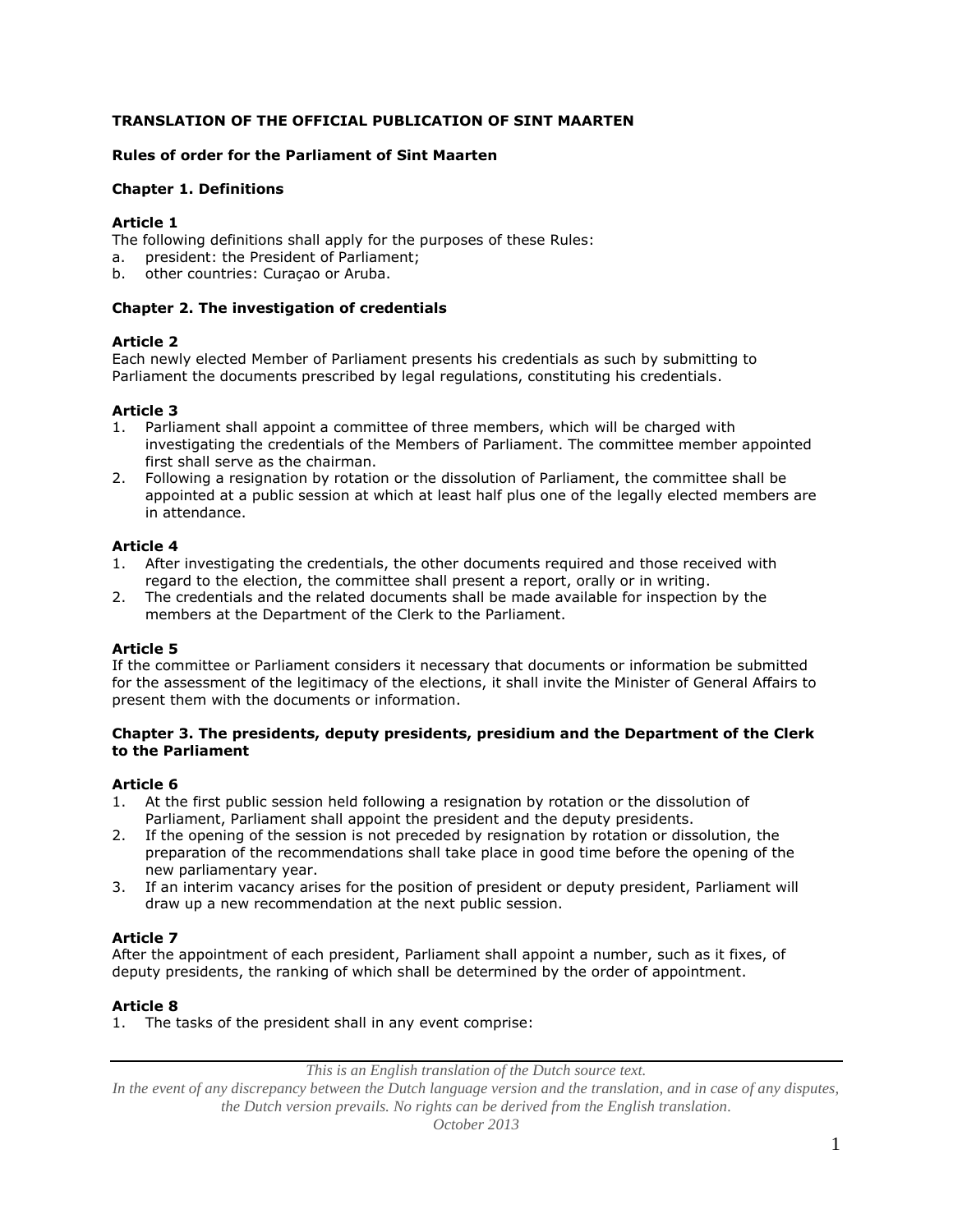- a. leading the activities of Parliament and of the presidium;
- b. ensuring compliance with the Rules of Order;<br>c. the maintenance of order during, and the sus
- the maintenance of order during, and the suspension of the debates;
- d. the execution of decisions taken by Parliament;
- e. the representation of Parliament.
- 2. The president is authorised to attend every committee meeting.
- 3. By agreement with the government and with the consent of Parliament, the president, in observance of the Constitution, the Mutual arrangement concerning uniform procedural law and what is further laid down in these rules, shall establish a procedural plan for the way in which the handling of draft national ordinances and draft uniform national ordinances by Parliament is regulated.

If the president wishes to address Parliament, other than to perform his tasks as president, he shall leave his seat in the chair. He shall not resume this while the matter is under discussion.

### **Article 10**

- 1. If the president is not available, one of the deputy presidents will take the chair, in accordance with the ranking described in Article 7.
- 2. The acting president has the same tasks and powers as the president.

### **Article 11**

- 1. The president and the deputy presidents together form the presidium. The president shall appoint a deputy for each member of the presidium, who, in the absence of the relevant member, will attend the meeting of the presidium in his place.
- 2. Orders of the presidium shall be carried by a majority only if all members or their deputies are in attendance; if the votes are tied, the president shall decide.
- 3. The presidium shall be supported by the Clerk to the Parliament.

## **Article 12**

- 1. Parliament shall appoint, suspend and dismiss the Clerk to the Parliament.<br>2. The Presidium is responsible for exercising the other nowers relating to the
- 2. The Presidium is responsible for exercising the other powers relating to the legal position of the Clerk to the Parliament.
- 3. The Clerk to the Parliament shall manage the Department of the Clerk to the Parliament and administer the library, the archives and the housekeeping of Parliament. The Presidium shall supervise this.
- 4. If necessary, the Clerk to the Parliament shall be replaced by a deputy Clerk to the Parliament designated by Parliament.
- 5. The discussions concerning the Clerk to the Parliament and the personnel of the Department of the Clerk to the Parliament shall take place behind closed doors.

## **Article 13**

The Clerk to the Parliament shall ensure that all documents received by Parliament that, by their nature, should be circulated to the members, shall be reproduced, printed if necessary and circulated.

### **Chapter 4. Estimate and management of financial resources**

### **Article 14**

- 1. Each year, the presidium shall prepare the estimate of the expenditure required for Parliament in the following year and shall send this to the Minister of Finance before 1 May.
- 2. The presidium shall present the draft national ordinance establishing the parliamentary budget, as well as the findings of the Minister of Finance and the recommendations of the Council of Advice, to Parliament for approval no later than the second Tuesday of September.

*This is an English translation of the Dutch source text.*

*In the event of any discrepancy between the Dutch language version and the translation, and in case of any disputes, the Dutch version prevails. No rights can be derived from the English translation.*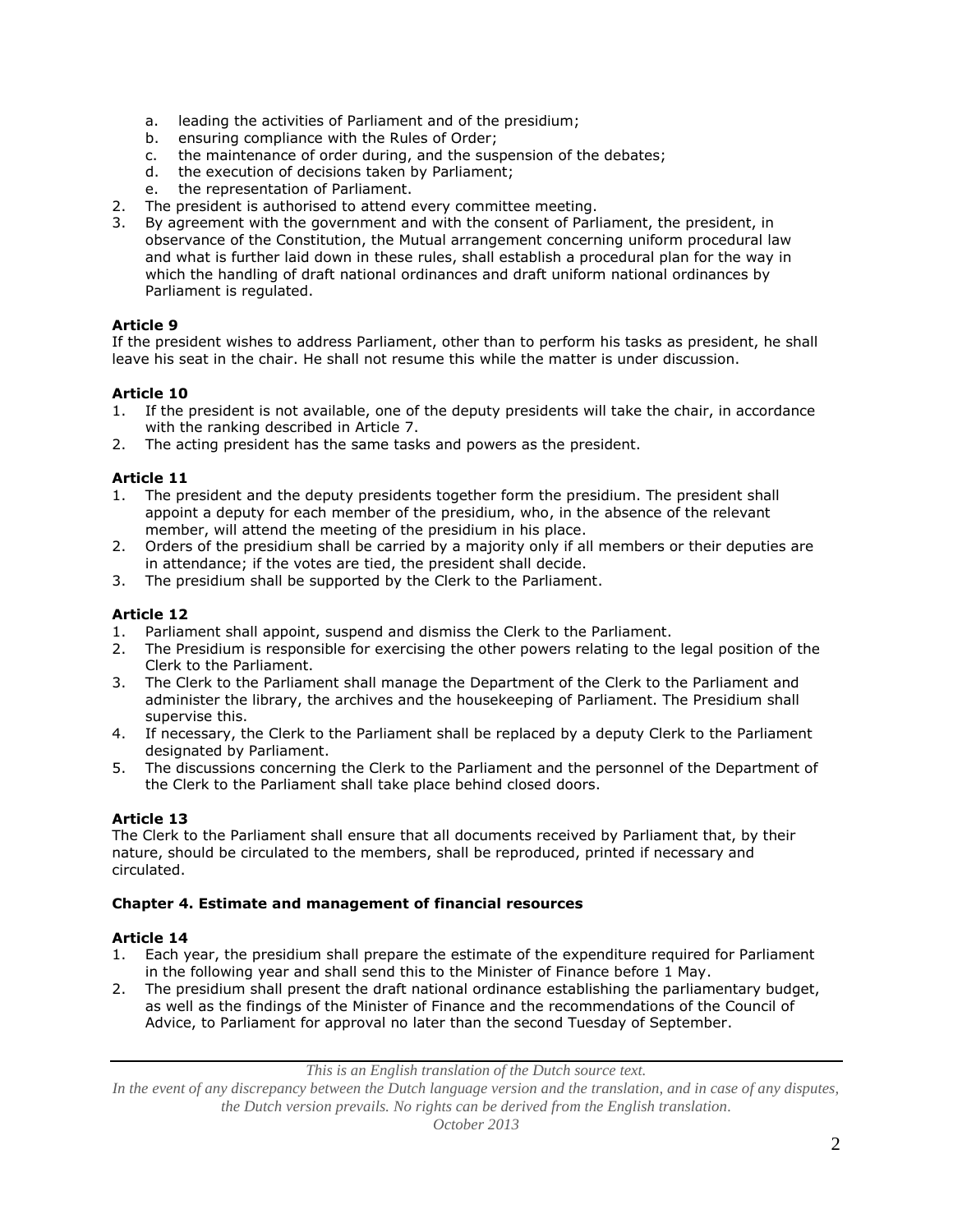- 3. On behalf of the presidium, the Clerk to the Parliament is responsible for the management of the parliamentary budget.
- 4. In a separate regulation, to be adopted by Parliament on the proposal of the presidium, rules shall be laid down for the allocation of financial resources to the parliamentary parties and for the management of those resources by the parliamentary parties.

## **Chapter 5. The parliamentary parties**

# **Article 15**

- 1. The members on the same list who are declared by the principal polling station to have been elected shall be regarded as a parliamentary group on the commencement of the session. If only one member is elected under a list number, that member shall be regarded as a separate parliamentary group.
- 2. A parliamentary group shall notify the president of later changes arising in the membership of that parliamentary group.
- 3. Each parliamentary group shall notify the president of the membership of its management.

## **Article 16**

- 1. If a split arises in a parliamentary group that leads to the formation of one or more new parliamentary groups, the financial contributions of the parliamentary groups involved shall be determined on the basis of the amounts found by dividing the contributions that each non-split parliamentary group would receive, in proportion to the numbers of members involved in the split.
- 2. If a new parliamentary group arises through a merger, the contribution of the newly-formed parliamentary group shall not exceed that granted to a parliamentary group of the same size.
- 3. In order to enable compliance with obligations to the employees of the original parliamentary group, the presidium may impose a temporary regulation, by way of derogation from paragraphs 1 and 2.

## **Chapter 6. Reception and leave-taking of the Governor**

## **Article 17**

- 1. When the Governor enters the parliamentary chamber to explain the government's policy or to accept his office, a committee appointed for that purpose by the president in advance shall await him at the entrance to the building.
- 2. The members of this committee shall lead the Governor to the place intended for him and shall then take their own places. The other members shall stand in greeting, both on the arrival and on the departure of the Governor.
- 3. On his departure, the Governor shall be escorted out by the members of the committee.
- 4. The foregoing are likewise applicable to the acting Governor.

## **Chapter 7. The committees**

## **Article 18**

- 1. There shall be:
	- a. a central committee;
	- b. a committee for petitions;
	- c. standing committees and
	- d. special committees.
- 2. All members shall be members of the central committee.
- 3. On the commencement of each parliamentary year, as well as at the first public session after a resignation by rotation or following dissolution, the president, unless Parliament decides otherwise, shall assign the members to the standing committees for the investigation of certain subjects and to the committee for petitions.

*This is an English translation of the Dutch source text.*

*In the event of any discrepancy between the Dutch language version and the translation, and in case of any disputes, the Dutch version prevails. No rights can be derived from the English translation.*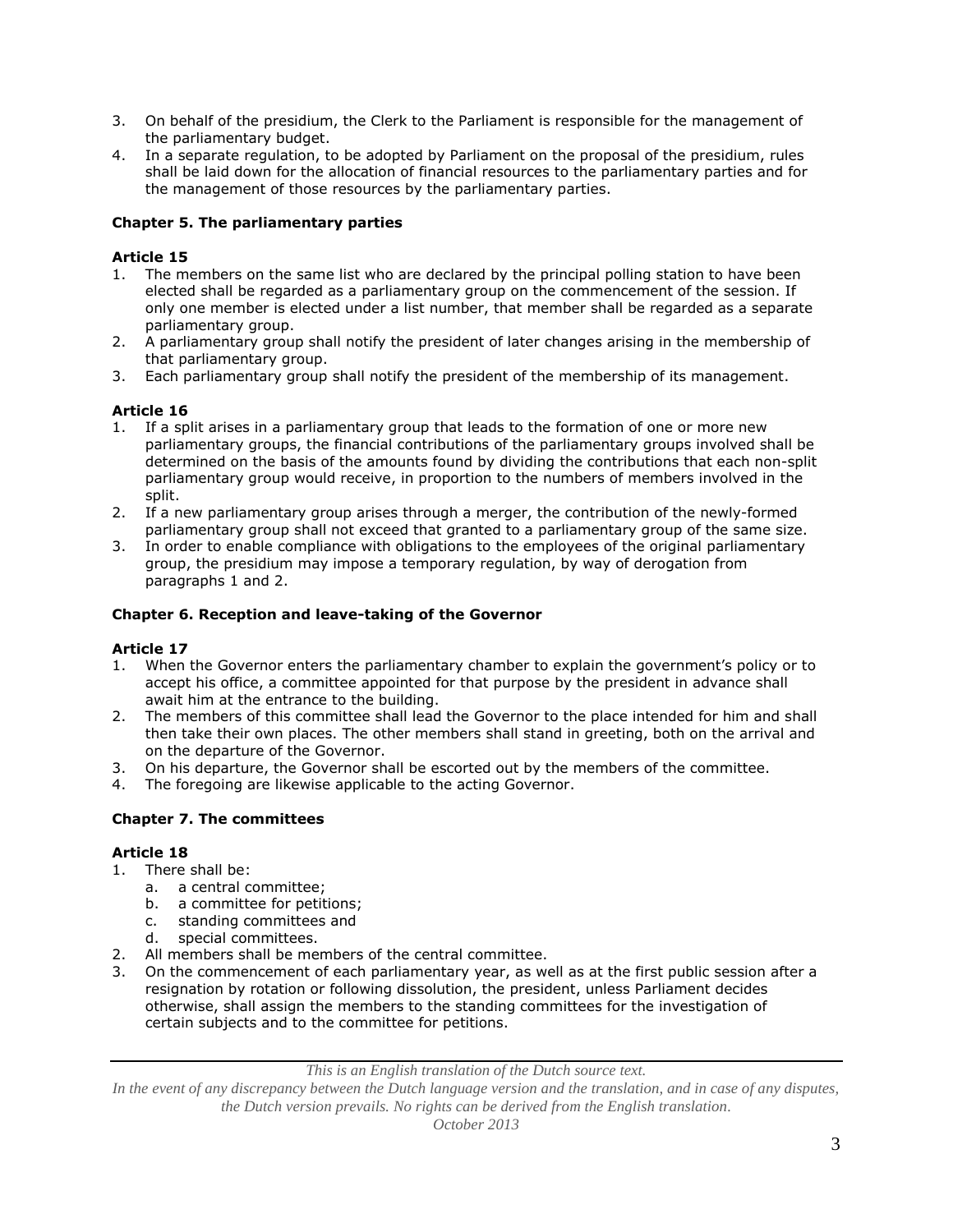4. If necessary, special committees will be appointed.

## **Article 19**

- 1. The president and the deputy president of Parliament serve as the chairman and deputy chairman, respectively, of the central committee.
- 2. Each standing or special committee, as well as the committee for petitions, shall appoint its own chairman and deputy chairman from among its members. The president of Parliament shall be notified of this.
- 3. The petitions committee is required to reply to applicants in writing within a term of 12 weeks following receipt of their applications.

## **Article 20**

- 1. The chairmen of the committees are also their rapporteurs.
- 2. The chairman of each committee shall report on the progress and status of the work of the committee on the request of the president of Parliament.
- 3. If a committee has become incomplete through dismissal or decease, or if its work is hampered by the persistent absence of one or more members, the membership shall be supplemented, in observance of Article 18.

## **Article 21**

- 1. The meetings of committees are open to the public; Parliament may decide that the meetings of certain committees may be closed to the public.
- 2. A committee may decide that its procedural meetings shall be closed to the public.
- 3. A committee may decide to hold a meeting closed to the public on the proposal of a committee member or a minister. If the proposal is made during a public session, the doors shall be closed until a decision has been made on the proposal.

# **Article 22**

- 1. The committees may decide to invite persons or institutions to provide further information for the investigation as referred to in Article 18.
- 2. If a committee arranges for civil servants to provide it with information, it shall invite them for that purpose through the intermediary of the minister.

## **Chapter 8. The preliminary investigation**

## **Article 23**

- 1. The committees shall regulate the preliminary investigation in the manner that they regard as the most fitting.
- 2. With regard to draft uniform national ordinances, they shall contact the president of parliaments of the other countries through the intermediary of the Clerk to the Parliament, in order to achieve, through joint talks, that the preliminary investigation of such matters takes place in the countries simultaneously as far as possible.

## **Article 24**

- 1. A proposal, document, memorandum, draft national ordinance, draft Kingdom Act or petition received by Parliament shall be placed in the hands of one of the committees by an order of the public session, on the proposal of the president.
- 2. If the president of Parliament takes the view that a particular matter is of such an urgent nature that an order as referred to in paragraph 1 cannot be awaited, he is authorised to refer the proposal, document, memorandum, draft national ordinance, draft Kingdom Act or petition to a committee himself. This shall be reported at the next public session.

*This is an English translation of the Dutch source text.*

*In the event of any discrepancy between the Dutch language version and the translation, and in case of any disputes, the Dutch version prevails. No rights can be derived from the English translation.*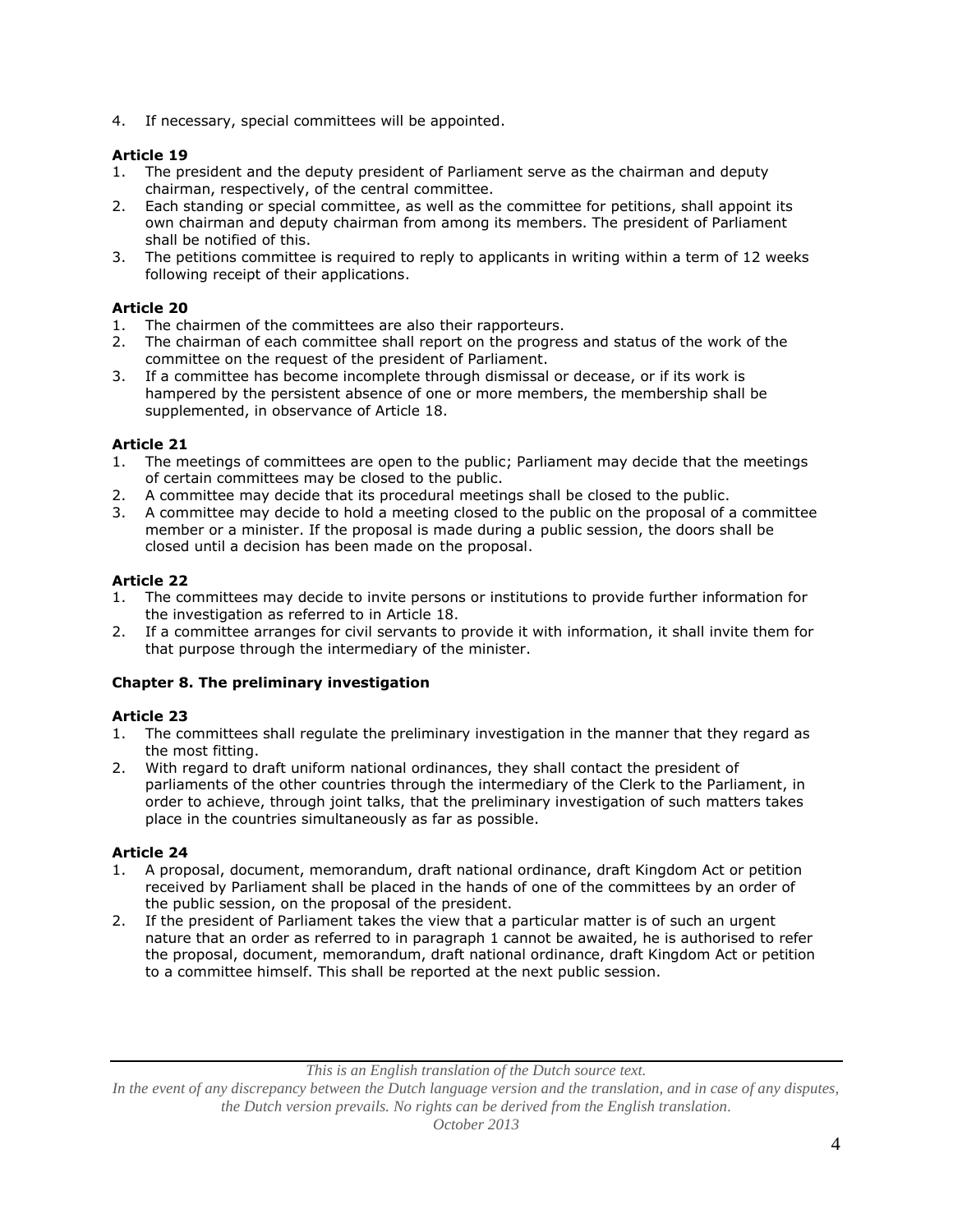- 1. The committees shall draw up a written report that is signed by the rapporteur of the committee concerned. This report may also be co-signed by other members.
- 2. Subject to the provisions of paragraphs 4 and 5, the central committee shall report directly to Parliament. Standing and special committees shall also report to Parliament, via the president.
- 3. Such a report must always contain a particular proposal. It shall be sent to the members at the earliest opportunity.
- 4. In cases involving a draft national ordinance, the central committee shall report directly to the government. The feelings of the majority and the minority shall be expressed in that report. The report will be notified to the members.
- 5. Action shall be taken in the same manner as referred to in paragraph 4 in relation to incoming draft Kingdom Acts, on the understanding that the central committee shall report to the Speaker of the Dutch House of Representatives.
- 6. If the report is issued on a draft uniform national ordinance, the central committee sends a copy of this to the presidents of the parliaments of the other countries.

## **Article 26**

- 1. If the president himself has referred a matter of an urgent character as referred to in Article 24(2) to the central committee, the report of the central committee is deemed to reflect the feelings of Parliament.
- 2. In all cases in which the central committee can accept the urgent character of the matter, it shall give notice of its views regarding the matter, which matter should be discussed at the next public session.

## **Chapter 9. The conduct of public sessions**

### **Article 27**

- 1. The president shall convene the meetings as often as he considers this necessary or if at least three members have requested this in writing, stating the reasons.
- 2. In observance of the provisions of the Constitution of Sint Maarten and of these Rules of order concerning public sessions, he decides the date and time of the meeting.
- 3. If the meeting is requested in the manner prescribed pursuant to paragraph 1, it shall be held within 14 days.
- 4. The meeting shall be convened through written notices sent to the members four working days prior to the date on which it is held. If this is not possible, the meeting may be convened by other means. The notice convening the meeting shall state the matters to be discussed. This notice convening the meeting shall be followed immediately by a public notice of the date, time and agenda for the meeting.
- 5. The Clerk to the Parliament shall provide for the documents relating to the matters to be discussed to be sent to the members or made available for their inspection.
- 6. With regard to draft uniform national ordinances, the president, by agreement with the presidents of the parliaments of the other countries, shall promote simultaneous progress of the handling in public parliamentary meetings in the other countries as far as possible.

## **Article 28**

- 1. On arrival at the meeting, each member shall sign the attendance list kept by the Clerk to the Parliament.
- 2. As soon as the attendance list has been signed by at least eight members, the president shall open the meeting. The said list shall remain on the table of the Clerk to the Parliament for signature by members arriving later.

#### *This is an English translation of the Dutch source text.*

*In the event of any discrepancy between the Dutch language version and the translation, and in case of any disputes, the Dutch version prevails. No rights can be derived from the English translation.*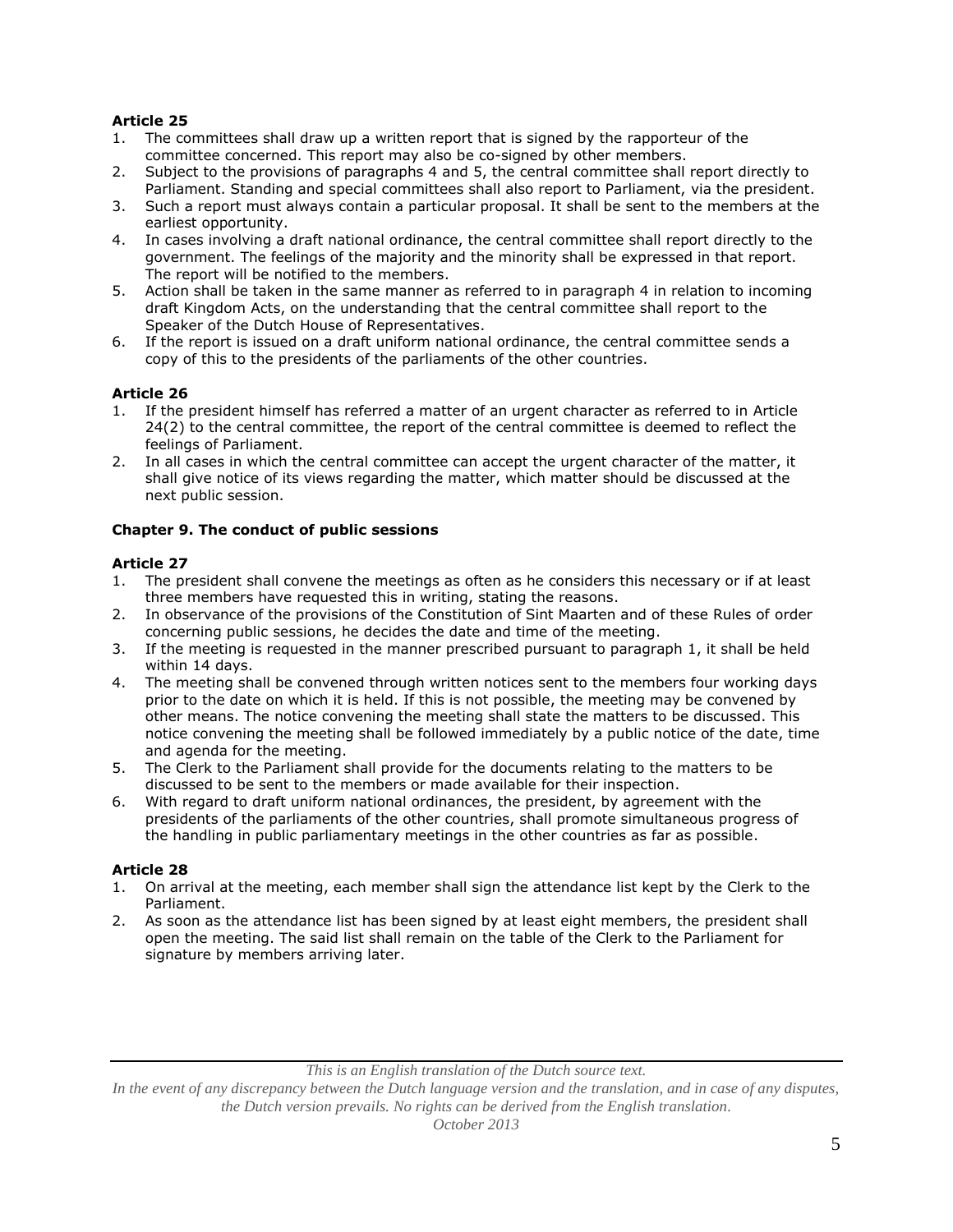- 1. If the required number of members is not present half an hour after the time for which the meeting is set, the president shall open the meeting. He shall arrange for the names of the members to be read out and shall note that the required number of members is not present for debating and to take decisions. The president shall report any incoming messages
- 2. from members reporting that they are unable to attend. A procès-verbal of this shall be made. The meeting will then be reconvened within 4x24 hours. The first paragraph is likewise applicable if the required number of members is also not in attendance at this meeting.
- 3. The meeting shall be reconvened for the third time within 2x24 hours. This meeting will be held regardless of the number of members in attendance.

### **Article 30**

If less than eight members are in attendance at the meeting, the president, after assuring himself of the number of members in attendance through a head count, shall postpone the meeting to a later time.

## **Article 31**

The president may suspend or close the meeting, if he considers this desirable in view of the course of the work or to maintain order.

### **Article 32**

- 1. Minutes shall be taken of each public session. Apart from the names of the members, ministers and the persons that they designate pursuant to Article 63(3) of the Constitution who are in attendance, these shall cover the names of the absent members, a brief description of the contents of all items received, a description of the matters discussed, a statement of the outcome of the voting, stating the names of the members who declared themselves in favour and against, a description of all announcements, notices and proposals made and all decisions taken by the president or the meeting.
- 2. Each member is free to have it noted that he is opposed to a decision taken, without stating the reasons.

### **Article 33**

- 1. The minutes taken by the Clerk to the Parliament shall be printed and sent to the members and the government, and shall be approved as soon as possible. After the approval, they shall be signed by the president and the Clerk to the Parliament.
- 2. If the minutes are altered or supplemented, this shall be recorded in the minutes of the meeting that resolves to make this alteration or supplementation, and in a memorandum that should be attached to the minutes to which it relates.
- 3. The part of the minutes covering the discussion of a draft uniform national ordinance and a memorandum as referred to in paragraph 2, relating to this part of the minutes, shall also be sent to the presidents of the parliaments of the other countries.

### **Article 34**

- 1. Parliament shall regulate its work on the proposal of either the president or a member. The regulation of activities shall in general take place on the commencement of a meeting.
- 2. On the regulation of activities, the president shall briefly report the documents received since the last meeting and shall make proposals for the handling of these documents. Discussions concerning these documents shall relate solely to the procedure to be followed for handling them.
- 3. If a document received concerns a petition that has not been signed, is incomprehensible or is of an offensive nature, it shall be set aside by the president. The president shall notify the meeting and, as far as possible, the interested party of each item that is set aside.

*This is an English translation of the Dutch source text.*

*In the event of any discrepancy between the Dutch language version and the translation, and in case of any disputes, the Dutch version prevails. No rights can be derived from the English translation.*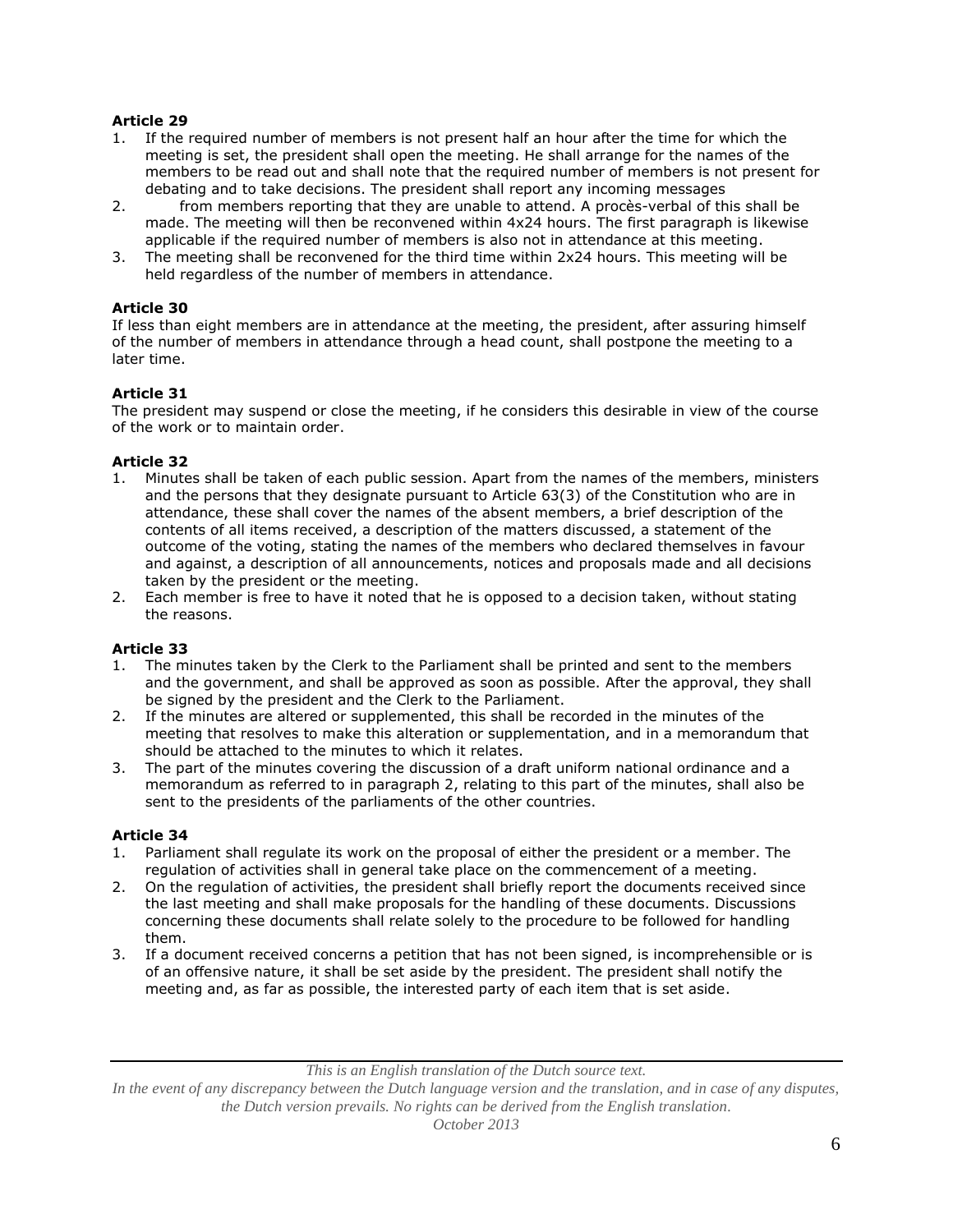- 1. An urgent debate shall be held if a request for this is supported by at least three members.
- 2. The request shall take place in the regulation of activities, describing the subject of the urgent debate.
- 3. The president shall set the date and time at which the urgent debate shall be held.

## **Article 36**

- 1. No member has the floor until after requesting this of the president and being granted consent for this.
- 2. The president shall give the floor to members in the order in which this is requested. This sequence shall be shown by registration in a list which is available for signature with the Clerk to the Parliament for each matter to be discussed.
- 3. After the registered members have spoken, the president shall grant an opportunity to make comments on the matters discussed.

# **Article 37**

The president may permit interruptions. These must consist of brief comments or questions without an introduction.

## **Article 38**

- 1. The speaking order may be interrupted if a member requests permission to speak on a personal fact, make a proposal of order concerning the proposal under discussion or concerning the raising of a query, in which cases permission to speak will be granted in the same sequence.
- 2. The president shall give the floor for a personal fact only after a provisional indication has been given of that fact. The decision as to whether a matter constitutes a personal fact rests with the president.
- 3. A proposal of order may be made either by the president or by a member. A proposal of order from a member shall be considered only if it is supported by at least one other member.

## **Article 39**

- 1. A member who has the word may submit motions on the matter under discussion. Such a motion must be concisely and clearly formulated, presented in writing and signed by the proposer. It may only be considered if it is co-signed or supported by at least two other members.
- 2. Motions shall be handled together with the debate on the matter under consideration, unless Parliament decides to consider these at a later date.

## **Article 40**

A proposal to suspend the debate must be supported by at least two members.

### **Article 41**

A person who has the word may be reminded by the president during his address to comply with the Rules of order.

### **Article 42**

Each member shall speak standing at his seat or lectern and shall address the president.

### **Article 43**

- 1. The president calls a speaker who digresses from the subject under discussion to order.
- 2. If the speaker fails to heed the president's warning, the meeting can deny the speaker the floor, on the proposal of the president.

*This is an English translation of the Dutch source text.*

*In the event of any discrepancy between the Dutch language version and the translation, and in case of any disputes, the Dutch version prevails. No rights can be derived from the English translation.*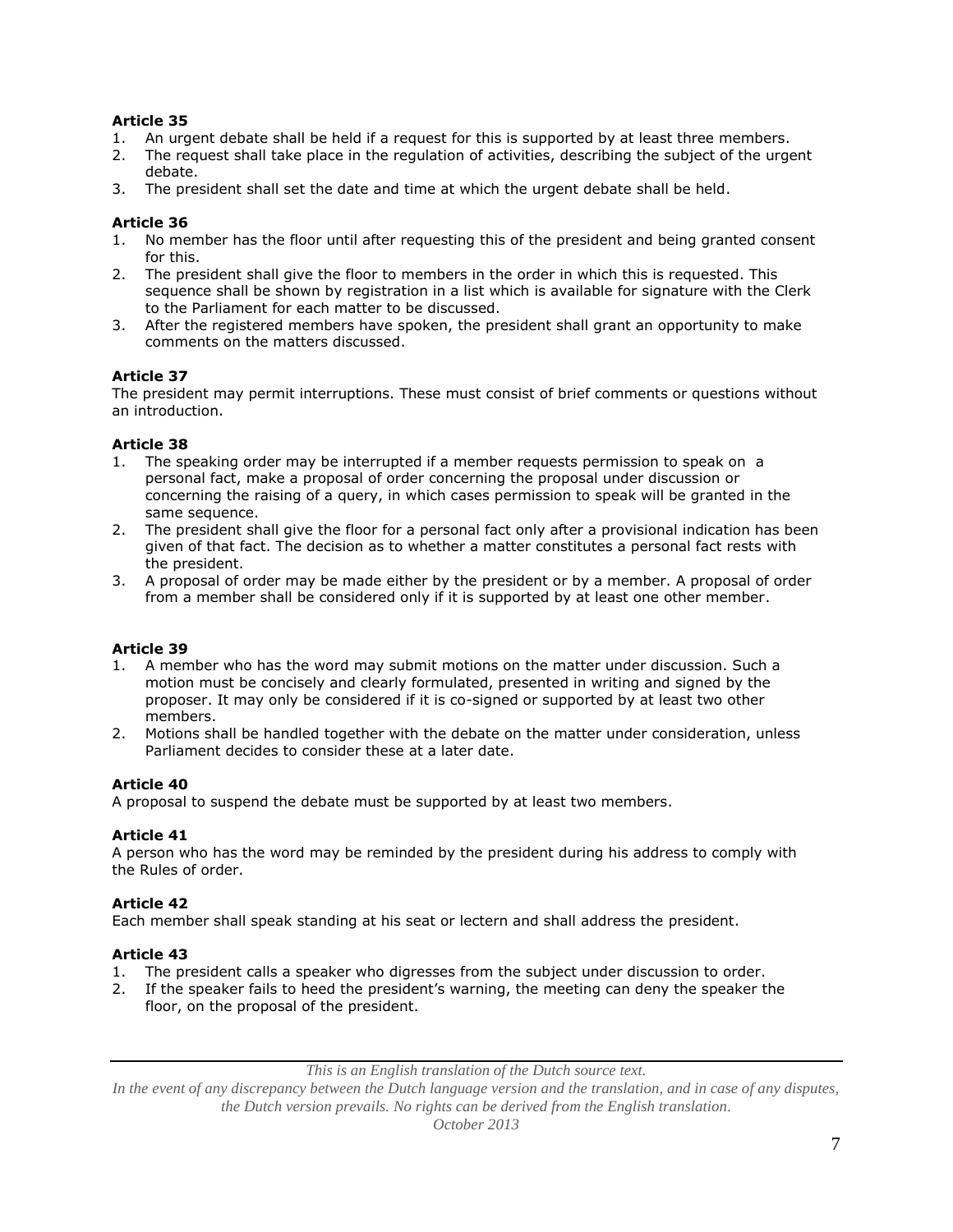- 1. If a speaker indulges in insulting expressions, disrupts order, breaches his obligation to maintain confidentiality or shows assent or encouragement for unlawful actions, he shall be reprimanded and called to order by the president.
- 2. If the speaker fails to heed these warnings, he may be denied the word by the president.

### **Article 45**

A member who is denied the word at a meeting may no longer take part in debates at that meeting on the matter under discussion.

### **Article 46**

On the proposal of the president or of three members present, Parliament may impose rules before the start of the debates on a matter regarding the duration of the addresses by the members.

### **Article 47**

For each subject or proposal that is split into parts or Articles in a debate, the subject or proposal is first discussed in general, followed by a discussion of the individual parts or Articles.

### **Article 48**

- 1. If the president takes the view that the subject has been adequately explained, he shall propose to the meeting that the debate be closed.
- 2. The closure of the debate may also be proposed by two members, for the same reason.
- 3. Before a vote is taken on a proposal to close the debates, the president shall ask the ministers present if they still wish to speak on the matter.
- 4. The Clerk to the Parliament shall notify the presidents of the parliaments of the other countries of the closure of debates concerning a draft uniform national ordinance.

### **Article 49**

- 1. If the debates concerned a draft uniform national ordinance, no vote shall be taken if the president has not been informed by the Clerks to the Parliaments of the other countries that debating on the draft has also closed in those parliaments.
- 2. Pending the notice from the clerks to the parliaments of the other countries, the president or two members may propose that a provisional vote be taken on parts or Articles of the draft and if required, also on the draft as a whole. The provisions of these rules are likewise applicable to this provisional vote. The result of the provisional vote has an informative effect only.
- 3. If a provisional vote as referred to in the preceding paragraph has been taken, the Clerk to the Parliament shall notify the presidents of the parliaments of the other countries and the president of the Ministerial Cooperative Council of the result of that vote with the greatest urgency.

### **Article 50**

- 1. A draft uniform national ordinance shall not be subjected to a vote as referred to in Article 49 if:
	- a. the president is notified by the Clerk to the Parliament of another country that proposals to alter the draft have been adopted in those parliaments;
	- b. the president is notified by the Clerk to the Parliament of another country that the draft has been rejected by that parliament.
- 2. In a case as referred to in paragraph 1a the debate on the draft shall be suspended.
- 3. In a case as referred to in paragraph 1b the debate on the draft shall be closed and the draft shall also be regarded by Parliament as having been rejected.
- 4. If a draft uniform national ordinance is sent to Parliament for the second time pursuant to the Mutual arrangement concerning uniform procedural law, the public debate on this will not be reopened until the draft has again been subjected to a preliminary investigation as referred to

*This is an English translation of the Dutch source text.*

*In the event of any discrepancy between the Dutch language version and the translation, and in case of any disputes, the Dutch version prevails. No rights can be derived from the English translation.*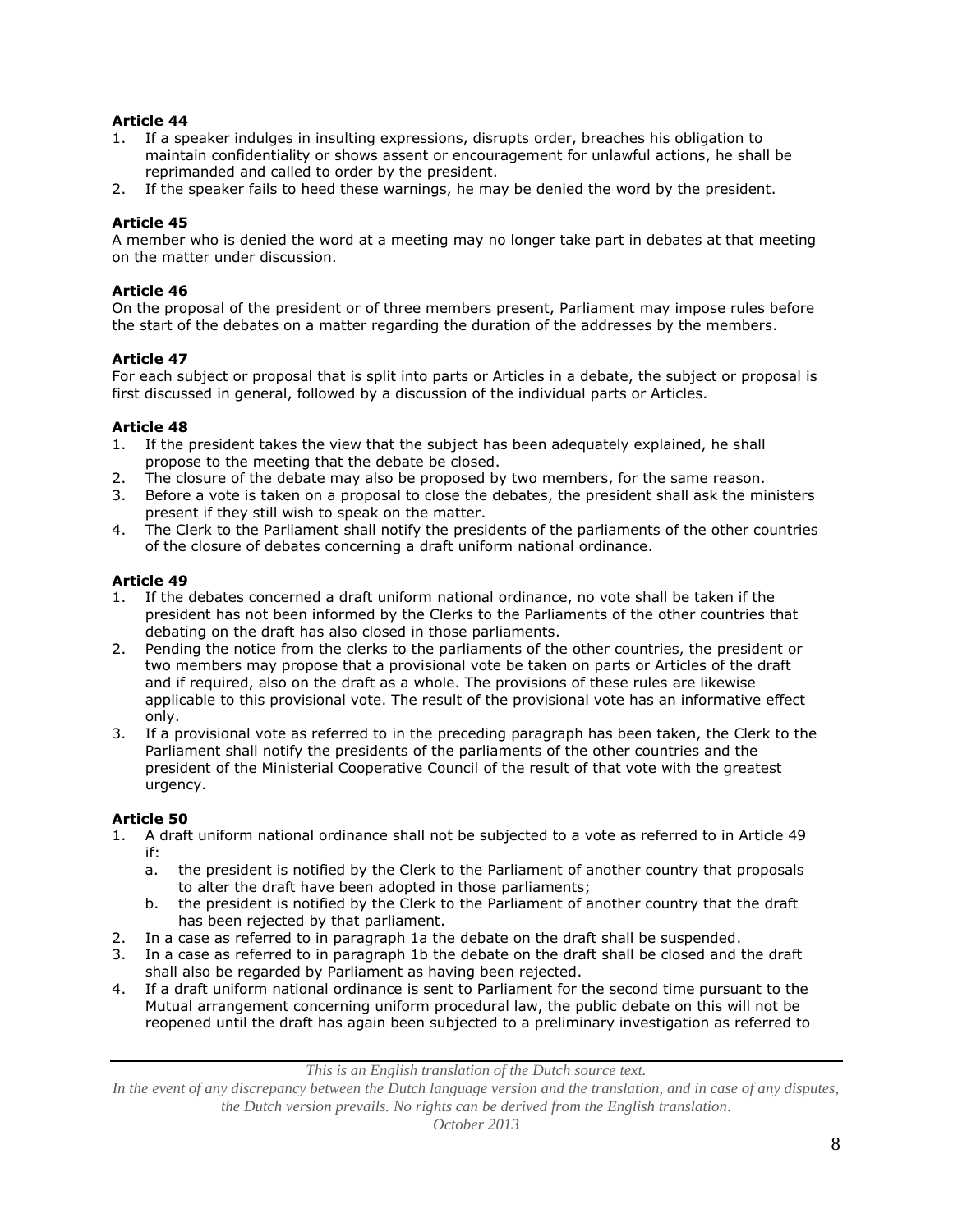in Chapter 8 of these rules. The public handling shall once again open with a discussion on the draft.

# **Article 51**

- 1. After the debates have closed, a vote shall be taken by the meeting. Members will be given an opportunity to justify their vote, briefly and concisely.
- 2. If none of the members wishes to vote by roll call, the Article, proposal or matter under discussion shall be deemed to have been carried by a unanimous vote. Nevertheless, members present in the meeting may request notes that are deemed to mean that they wished to have voted against; in that case, the resolution is deemed to have been carried with the votes of the other members.
- 3. If one of the members wishes a vote by roll call, the member who should be asked to vote first shall be decided by lot. Members will be given an opportunity to justify their vote, briefly and concisely. The president casts his vote last.
- 4. Each member is required to vote and does so with the words 'for' or 'against', with no addition.
- 5. If a member made an error in casting his vote, this error may be corrected before the following member has voted. If the error is noticed later, the member may request a note after voting has ended, stating that he made an error. This does not alter the outcome of the vote.

## **Chapter 10. The right of amendment**

### **Article 52**

- 1. As soon as Parliament has decided to debate a matter or proposal in a public session, everyone is free to send signed alteration proposals to the president. These proposals are reproduced and circulated to the members with the greatest urgency. If the proposals concern a draft national ordinance, the Clerk to the Parliament arranges for one or more copies to be sent to the government.
- 2. One or more copies of proposals to alter a draft uniform national ordinance are also sent to the presidents of the parliaments of the other countries.
- 3. Paragraph 1 does not apply if the public debates concern a draft uniform national ordinance as referred to in Article 50(4).

## **Article 53**

- 1. Every alteration proposal shall be explained by the proposer.
- 2. It cannot be the subject of debates if it is not supported by at least one other member.
- 3. The proposer is authorised to make changes to his amendments. These do not require new support, unless the meeting resolves otherwise.
- 4. The first proposer is also authorised to withdraw the amendment, but if the debates have been closed, only with the consent of Parliament.

### **Article 54**

- 1. The handling of alteration proposals submitted during the course of the debates takes place at the same time as the debates on the matter under consideration, unless Parliament decides pursuant to paragraph 2 to have it take place at the end of the debates.
- 2. A proposal to postpone the debates on alteration proposals may be submitted by the president or by three members. In that case, the proposal is also circulated.
- 3. The provisions also apply for changes made by the government to any proposal during the debates.

## **Article 55**

- 1. If no-one wishes to propose further alterations to the Article at issue or the motives for it, or to have the word on this, the debates on that part of the proposal shall be closed.
- 2. A vote will then be taken, such that the subordinate changes are raised first, followed by the change itself to which they relate. The Articles or the motives themselves, altered or otherwise, will then be voted on. The furthest-reaching change takes precedence.

*This is an English translation of the Dutch source text.*

*In the event of any discrepancy between the Dutch language version and the translation, and in case of any disputes, the Dutch version prevails. No rights can be derived from the English translation.*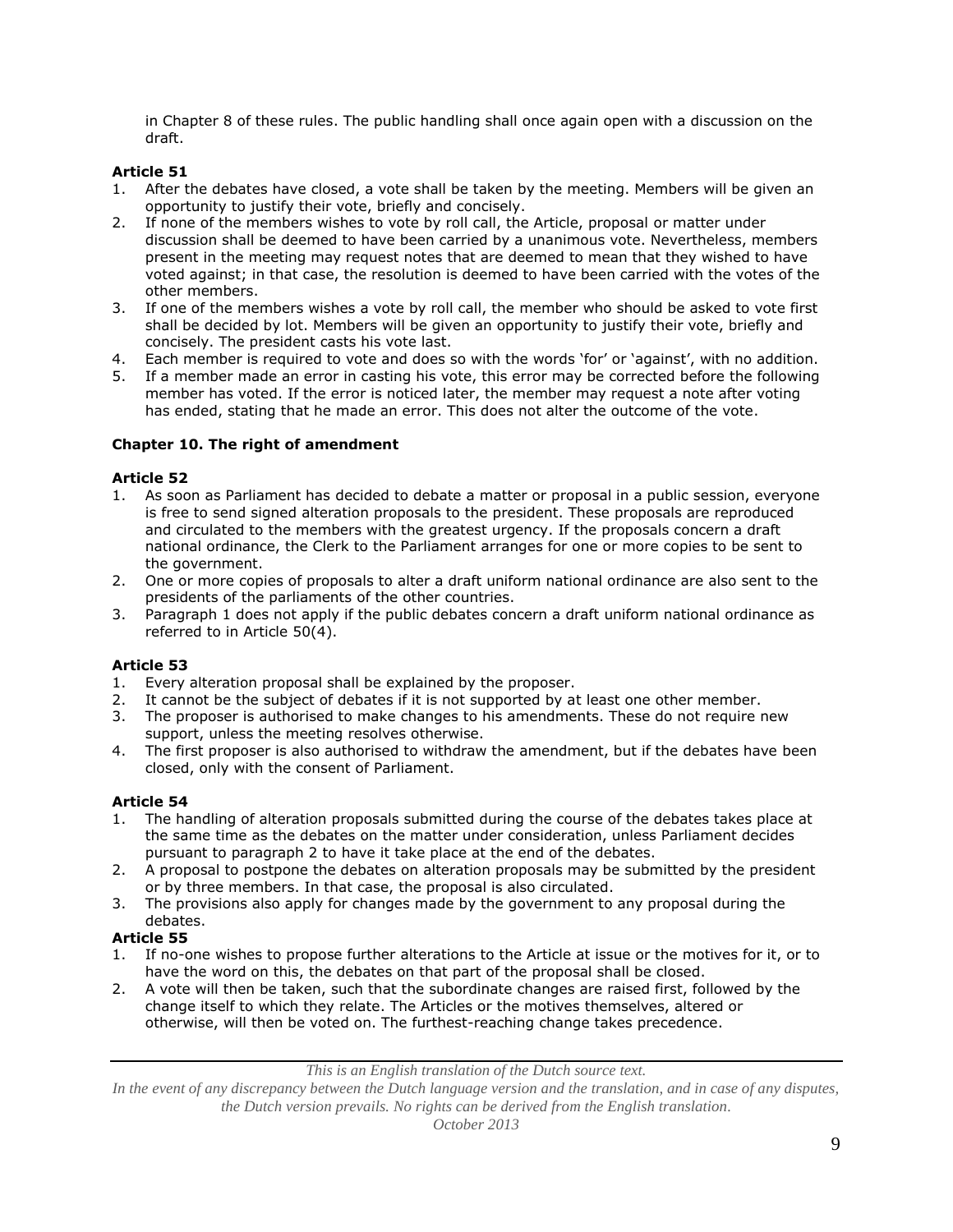If a Member or Members of Parliament has or have submitted one or more proposed alterations of a draft uniform national ordinance, a provisional vote shall be taken as referred to in Article 49(2), at least on the parts or the Articles of the draft affected by the amendment proposals. Article 49(3) and Article 55(2) apply.

### **Article 57**

Subject to the provisions of Article 58, after the discussion of parts or Articles the subject or the proposal as a whole, as determined after the discussions, shall be put to a final vote. Article 51(2) applies in that case.

### **Article 58**

If a draft national ordinance has undergone alterations in the course of the debates, Parliament may decide to defer the final vote on the draft to a subsequent session. In the meantime, members may propose alterations, provided that these are submitted in writing. Unless Parliament decides otherwise, discussions on those alterations, changes proposed by the government and on related Articles may be conducted before the final vote. Only proposals of new alterations that become necessary as a result of adopted alterations to Articles or rejection of Articles are permissible here.

### **Article 59**

The Clerk to the Parliament shall notify the presidents of the parliaments of the other countries of the result of the final vote on a draft uniform national ordinance with the greatest urgency.

### **Chapter 11. The right of initiative, the right of interpellation and the right to ask questions**

### **Article 60**

- 1. All proposals of members in accordance with Article 85 of the Constitution shall be submitted to the Clerk to the Parliament, in writing and signed.
- 2. The proposal shall be reproduced and sent to the members and the government.

### **Article 61**

Article 60 is likewise applicable to draft uniform national ordinances proposed by members in accordance with Article 20 of the Mutual arrangement concerning uniform procedural law, on the understanding that it shall also be sent to the presidents of the parliaments of the other countries.

### **Article 62**

- 1. If a member wishes Parliament to invite one or more ministers to provide information as referred to in Article 62 of the Constitution he shall submit a written proposal to that effect, stating his reasons, which will be considered if it is supported by at least one other member.
- 2. The proposal, as adopted by the meeting, will be sent to the relevant ministers at the earliest opportunity.

### **Article 63**

- 1. Every member may put questions to one or more ministers, in accordance with the following provisions, including without the leave of Parliament.
- 2. These questions shall be formulated clearly and concisely, and shall be submitted to the president. The president shall notify the relevant minister of these unless he has predominant objections to the application of this Article due to the form or content of the questions, in which case he shall notify the submitter of the questions of this without delay. The president will notify the members of the questions at the next public session.
- 3. If the minister's reply is submitted in writing, no oral discussion shall take place.

*In the event of any discrepancy between the Dutch language version and the translation, and in case of any disputes, the Dutch version prevails. No rights can be derived from the English translation.*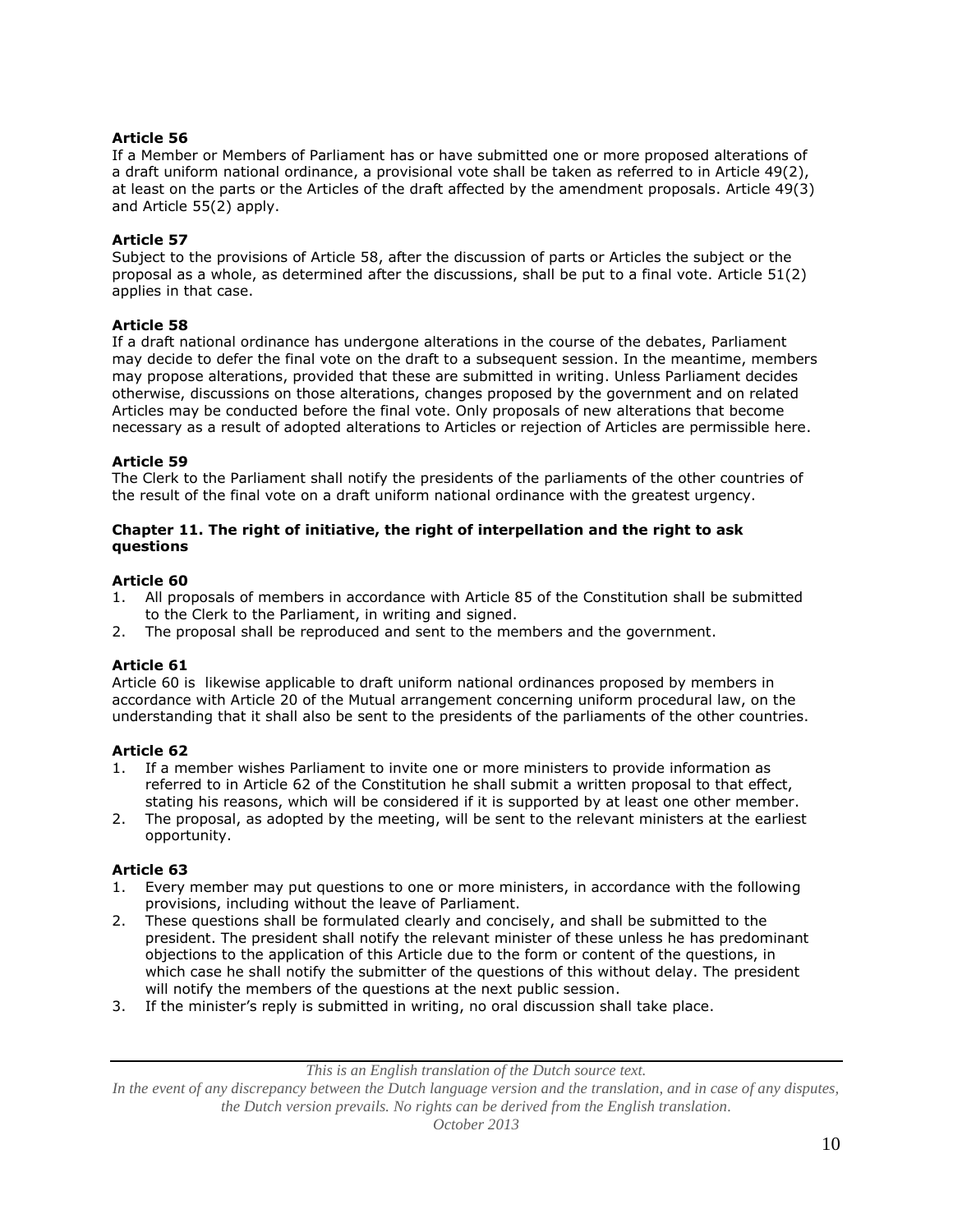- 4. However, the member submitting the questions may request that they be answered orally. If the minister concerned grants this request, the president shall include this reply as an agenda item for a next meeting as soon as possible. The member submitting the questions may then submit one further short question on the same matter for the purpose of further clarification and explain this in a very brief manner. He may not request leave to ask further questions or submit motions on that occasion.
- 5. Questions answered in writing shall be printed, together with the replies, at the end of the minutes of the next session.

### **Chapter 12. The making of appointments, nominations or election of persons**

### **Article 64**

- 1. Votes concerning persons for appointments or nominations referred to in the Constitution or the Charter for the Kingdom shall be cast by ballot papers placed in a box. With such votes, the president shall appoint two members as vote counters. After the vote counter who is appointed first has reported the number of ballot papers found in the box and the president has reported the number of members in attendance, the vote counter appointed first shall announce the result.
- 2. Additions to ballot papers that do not serve the purpose of the vote shall not be read out.

### **Article 65**

A ballot paper shall be completed for each individual candidate and must contain a clear description of the person. Parliament shall decide in cases of doubt.

### **Article 66**

Ballot papers that are not filled in or that are not filled in correctly are not included in the number of valid votes cast for the determination of the majority.

### **Article 67**

A majority of the votes obtained is not valid if the number of ballot papers found in the box exceeds the number of members who voted and this existing difference could have had an influence.

### **Article 68**

If the number of valid votes cast does not exceed half of the number of votes cast, the vote is null and void.

## **Article 69**

If no-one wins an absolute majority of the valid votes cast in the first vote, a new vote will take place between the two persons who won the most votes.

### **Article 70**

- 1. If an equal number of votes are won by two or more persons who qualify for a new vote, which of them will take part in the new vote with the member that won the highest number of votes shall be determined by lot.
- 2. If more than two persons win an equal number of votes, a new vote will take place between them. Once again, if no decision results, the result will be determined by lot.
- 3. In order to obtain a decision by lot, the valid ballot papers, properly folded, will be placed in the ballot box by one of the vote counters, after which another vote counter will draw out one ballot paper. The person named in the ballot paper drawn out is elected.

## **Chapter 13. Meetings behind closed doors**

*This is an English translation of the Dutch source text.*

*In the event of any discrepancy between the Dutch language version and the translation, and in case of any disputes, the Dutch version prevails. No rights can be derived from the English translation.*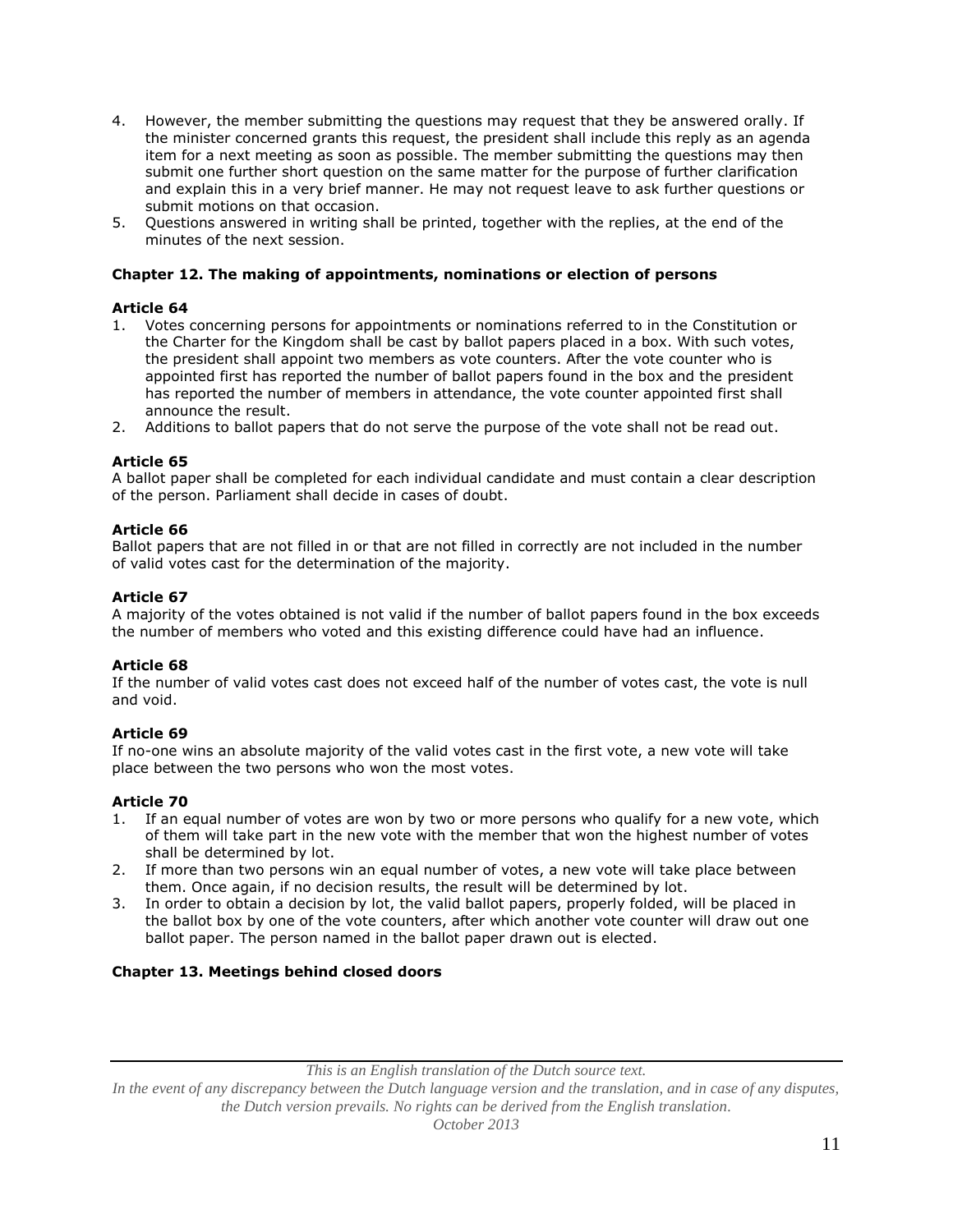Sessions will be conducted in private if at least four members request this or if the president considers this to be necessary. The session may then resolve that discussions and decision-making will take place behind closed doors only by a majority of at least two thirds of the votes cast.

## **Article 72**

Parliament holding a session held behind closed doors may impose confidentiality requirements concerning the matters discussed there.

## **Article 73**

All members, including those who become aware of the matters discussed at a later date, are required to protect confidentiality. This requirement may be withdrawn by Parliament at a session held behind closed doors.

## **Article 74**

- 1. The Clerk to the Parliament shall take minutes of sessions held behind closed doors. These shall be discussed and made subject to approval immediately or at a subsequent session behind closed doors.
- 2. Action with regard to the minutes shall be taken as referred to in Article 33(1).

### **Chapter 14. Exercise of the right of investigation (inquiry)**

### **Article 75**

A proposal to institute an investigation (inquiry), pursuant to Article 64 of the Constitution, must be submitted in writing, either by a parliamentary committee on the basis of a matter that it is debating, or by one or more members.

## **Article 76**

The proposal must contain a description of the subject of the investigation and if possible, the names of witnesses and experts. Unless the proposal is submitted by a committee that has already explained it in sufficient detail in its report on the matter it is considering, it shall be accompanied by an explanatory memorandum. The proposal and the explanatory memorandum shall be printed and circulated to the members and the government.

### **Article 77**

If Parliament, having investigated the proposal at a meeting of the central committee, decides to institute an investigation, it shall determine the number of members of which the committee of investigation will consist and the minimum number of members required to conduct the hearings. On the proposal of the parliamentary group, the committee members will be appointed by the president unless Parliament decides otherwise. The president shall provide for the publication of the parliamentary order in the journal in which official government notices are published.

## **Article 78**

With every order to institute an investigation, Parliament shall determine the term within which the investigation will be completed. That term may be extended by Parliament, on the proposal of the committee.

## **Article 79**

- 1. Witnesses and experts shall be questioned by the president of the committee. The committee members may also put questions after having been granted leave to speak by the president.
- 2. The Clerk of the Parliament shall provide for written notes of the statements made or the messages issued.

*This is an English translation of the Dutch source text.*

*In the event of any discrepancy between the Dutch language version and the translation, and in case of any disputes, the Dutch version prevails. No rights can be derived from the English translation.*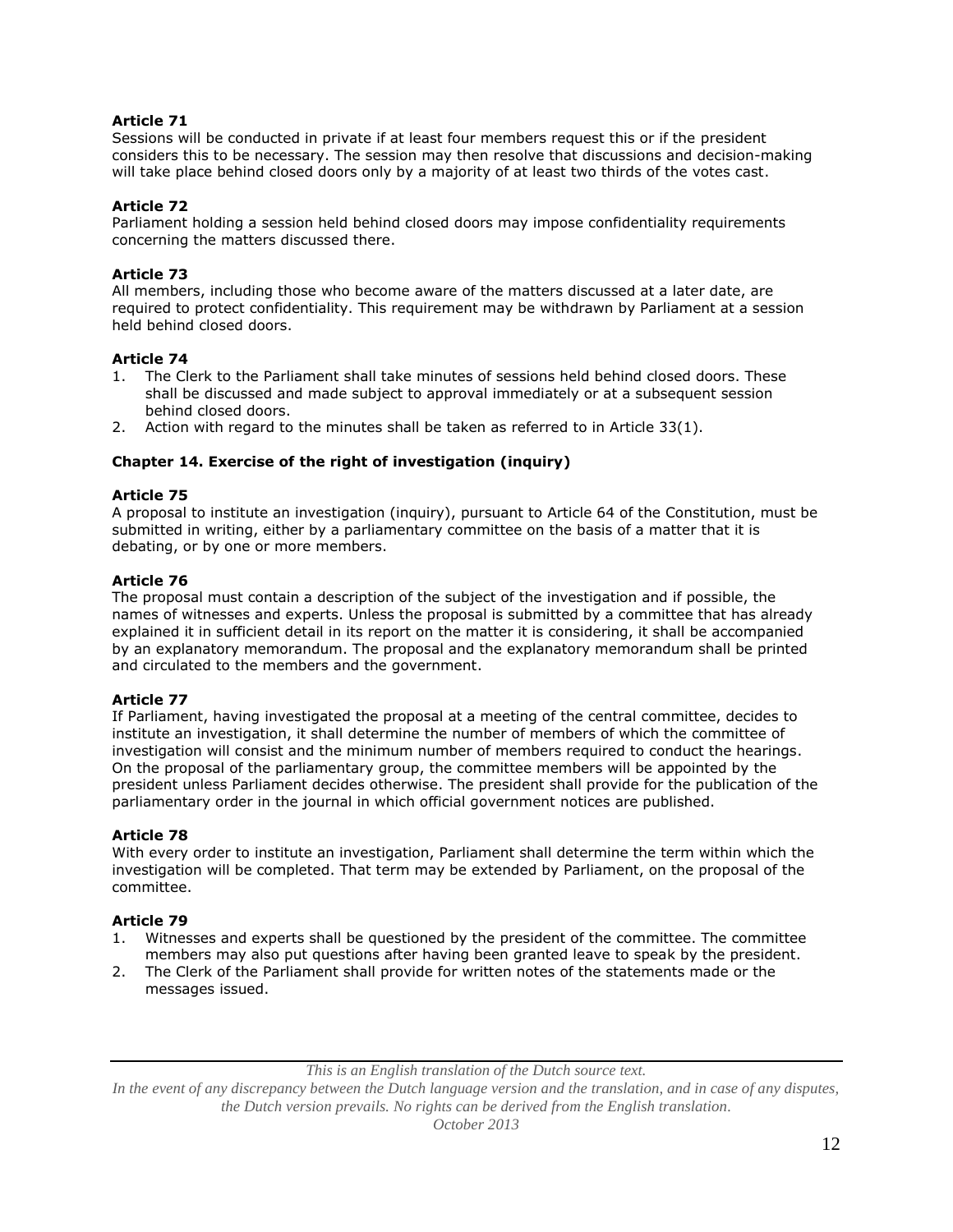- 1. If the committee suspects a witness of having deliberately made a false statement under oath or pledge, a separate procès-verbal of this shall be drawn up, containing the statement of the witness and the indications on which the suspicions of false statements are based.
- 2. The committee shall hand a copy of the procès-verbal signed by the Clerk to the Parliament to the Department of Public Prosecutions at the Court of First Instance.

### **Article 81**

All documents drawn up by the committee shall bear the signature of the president and the Clerk to the Parliament, unless the National ordinance concerning parliamentary inquiries or any other legal regulation requires more or different signatures.

### **Article 82**

- 1. On completion of the investigation, or as often as the committee considers this necessary during the investigation, or Parliament makes a decision to that effect, the committee shall report to Parliament on its actions.
- 2. The procès-verbal of the hearings conducted and the other documents of the investigation instituted shall be transferred to the Department of the Clerk to the Parliament.
- 3. The procès-verbal of the hearings shall be published unless Parliament decides otherwise. Parliament may also order the publication of other documents of the investigation.
- 4. Parliament shall decide on the method of publication in each case.

### **Article 83**

- 1. The dissolution of the committee shall be announced in the journal in which official government notices are published.
- 2. In that case, and if the powers of the committee are withdrawn through the dissolution of Parliament, the documents of the investigation shall be transferred to the Department of the Clerk to the Parliament.

#### **Chapter 15. Dismissal of members and the consequences of the closure of a session**

#### **Article 84**

A member who resigns in observance of Article 49(2) and 49(3) of the Constitution shall notify Parliament of this without delay.

### **Article 85**

All work of Parliament or of the committees formed or appointed pursuant to these rules, including the discussion of government proposals, that remains unsettled on the closure of the session shall be resumed in the following session, unless Parliament resolves otherwise.

#### **Chapter 16. Visitors and observers**

### **Article 86**

- 1. The observers are prohibited to give any signs of approval or rejection. The president provides for the enforcement of this prohibition and for maintenance of proper silence.
- 2. In the event of infringements, he can order the observers or persons who disrupt or have disrupted order to leave the chamber.

### **Article 87**

The president may impose rules for the admission of visitors to the parliamentary building and to the tribunes.

*This is an English translation of the Dutch source text.*

*In the event of any discrepancy between the Dutch language version and the translation, and in case of any disputes, the Dutch version prevails. No rights can be derived from the English translation.*